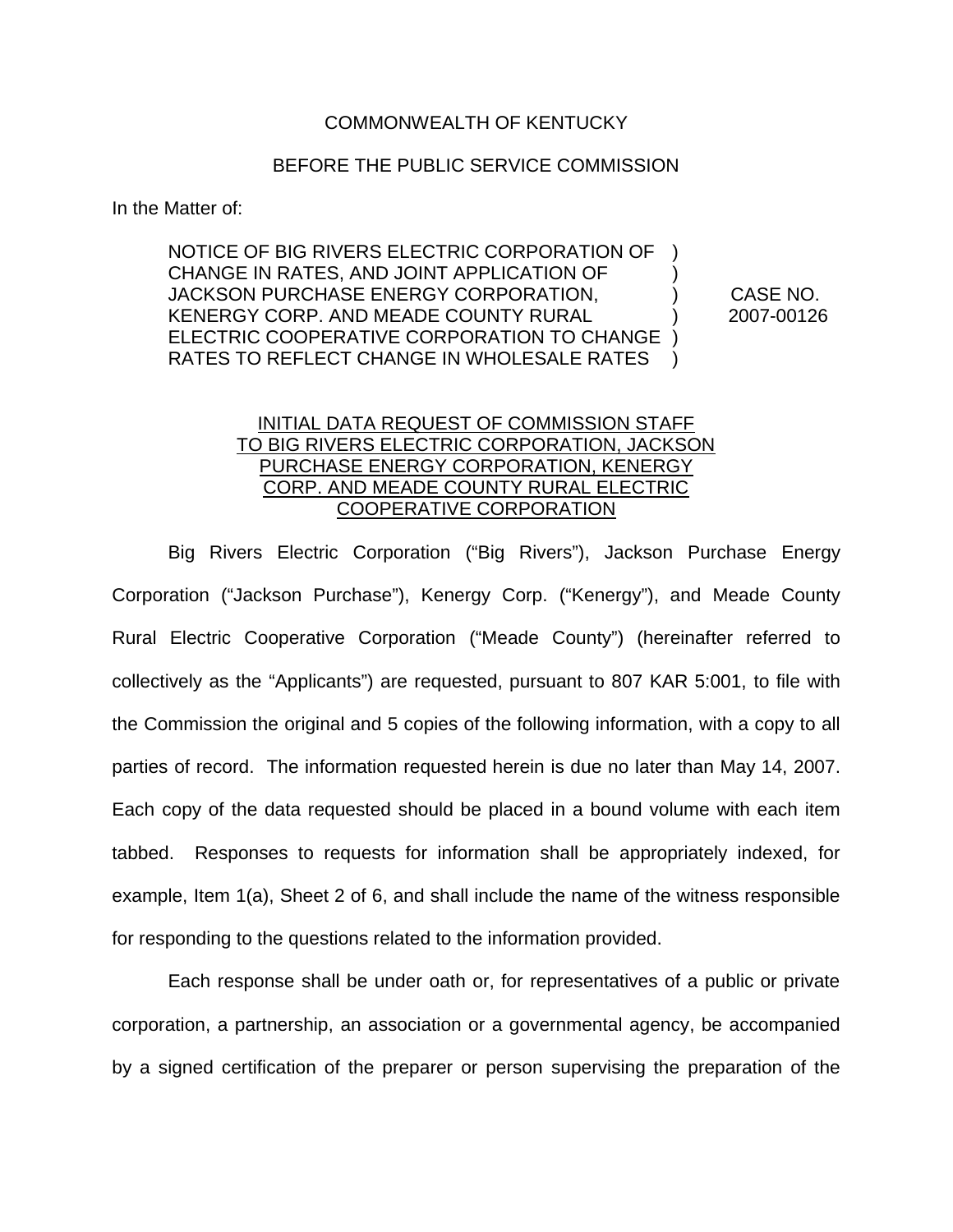response on behalf of the entity that the response is true and accurate to the best of that person's knowledge, information, and belief formed after a reasonable inquiry.

Each Applicant shall make timely amendment to any prior response if it obtains information which indicates that the response was incorrect when made or, though correct when made, is now incorrect in any material respect. For any request to which said Applicant fails to furnish all or part of the requested information, the Applicant shall provide a written explanation of the specific grounds for its failure to furnish.

Careful attention shall be given to copied material to ensure its legibility. When the requested information has been previously provided in this proceeding in the requested format, reference may be made to the specific location of that information in responding to this request.

1. Refer to the Petition of Big Rivers for Confidential Treatment ("Petition") filed March 26, 2007.

a. The Petition states that the terms and conditions for the purchase of renewable resource energy were initially established in a letter dated August 22, 2005 between Weyerhaeuser Industries ("Weyerhaeuser") and Big Rivers. Has Big Rivers made any purchases of renewable resource energy to date? If so, provide the number of kWh purchased, the price paid per kWh, and the reason for the purchases.

b. The Petition states that the agreement for the purchase of the renewable resource energy between Big Rivers and Weyerhaeuser was assigned to Domtar Paper Company, LLC ("Domtar") on March 5, 2007. Will the renewable resource energy purchased by Big Rivers be purchased from Domtar rather than Weyerhaeuser?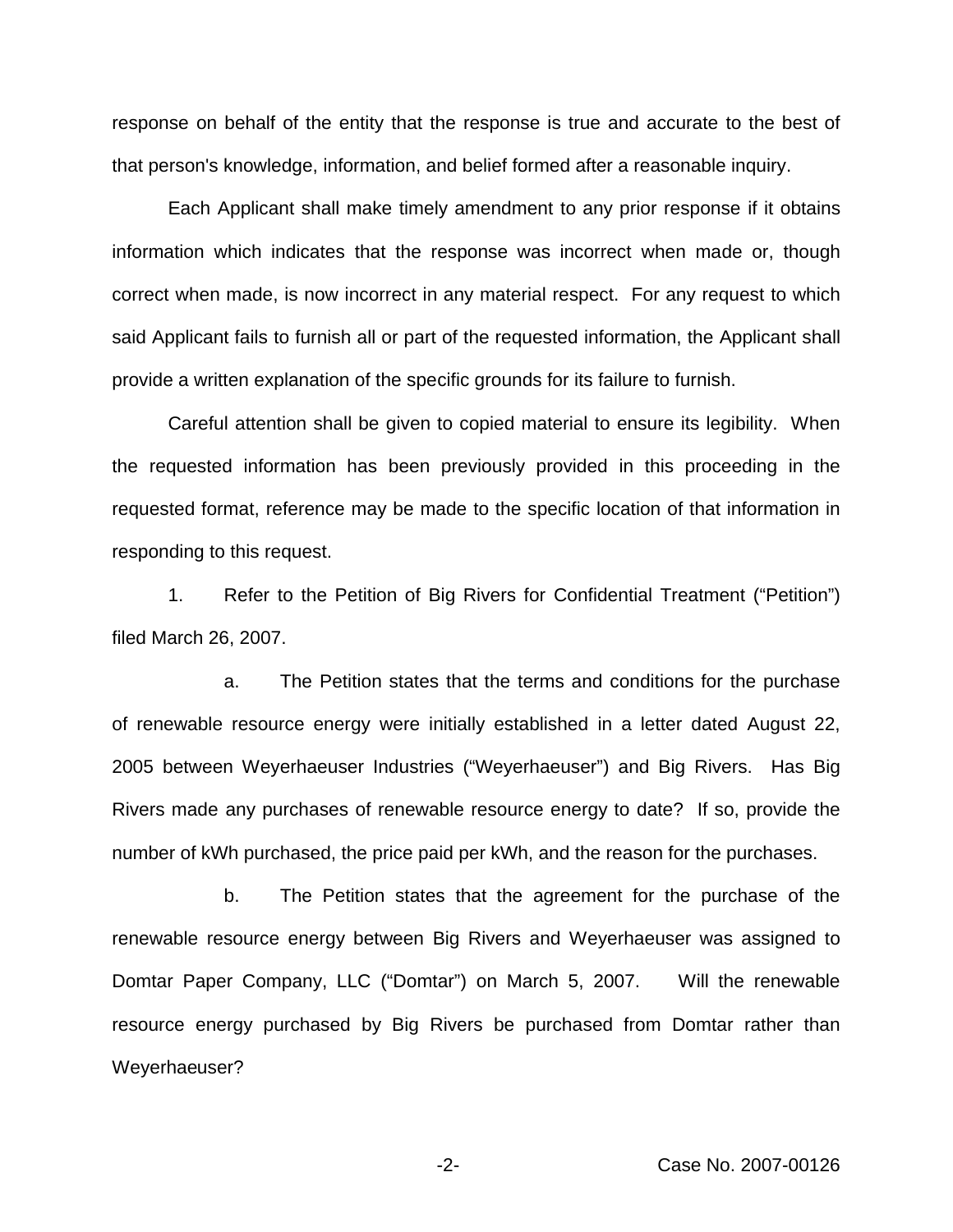2. Refer to the March 26, 2007 Application. Big Rivers states that it believes the amount of renewable resource energy being purchased under the contract with Weyerhauser is more than adequate to meet the anticipated requirements of the member cooperatives. If the amount of renewable energy available from Weyerhauser is found to be inadequate to meet the demand for renewable energy, has Big Rivers identified a back-up source? Explain.

3. Paragraph No. 10 of the application states that, "Big Rivers' pricing of renewable resource energy under the Wholesale Rider allows a reasonable recovery of expenses associated with this initial offering of energy from a non-fossil fuel source."

a. Excluding the cost of the power, identify by type and total amount the additional expenses Big Rivers anticipates it will incur as a result of offering renewable resource energy.

b. Provide the per kWh amount of each expense identified in 3(a) above.

c. State whether all expenses associated with the offering of the renewable resource energy, including the cost of fuel, are to be fully recovered from voluntary participants. If not, explain how the total amount will be recovered.

4. Paragraph No. 11 of the application states that, "[i]f a Member Cooperative's retail contract for renewable resource energy service to a retail memberconsumer terminates in less than a year after it is made, the Member Cooperative may terminate its obligation to Big Rivers for the wholesale supply of renewable resource energy to support that retail contract." Given this option, why do the three distribution cooperatives propose that customers be required to enter into one-year contracts?

-3- Case No. 2007-00126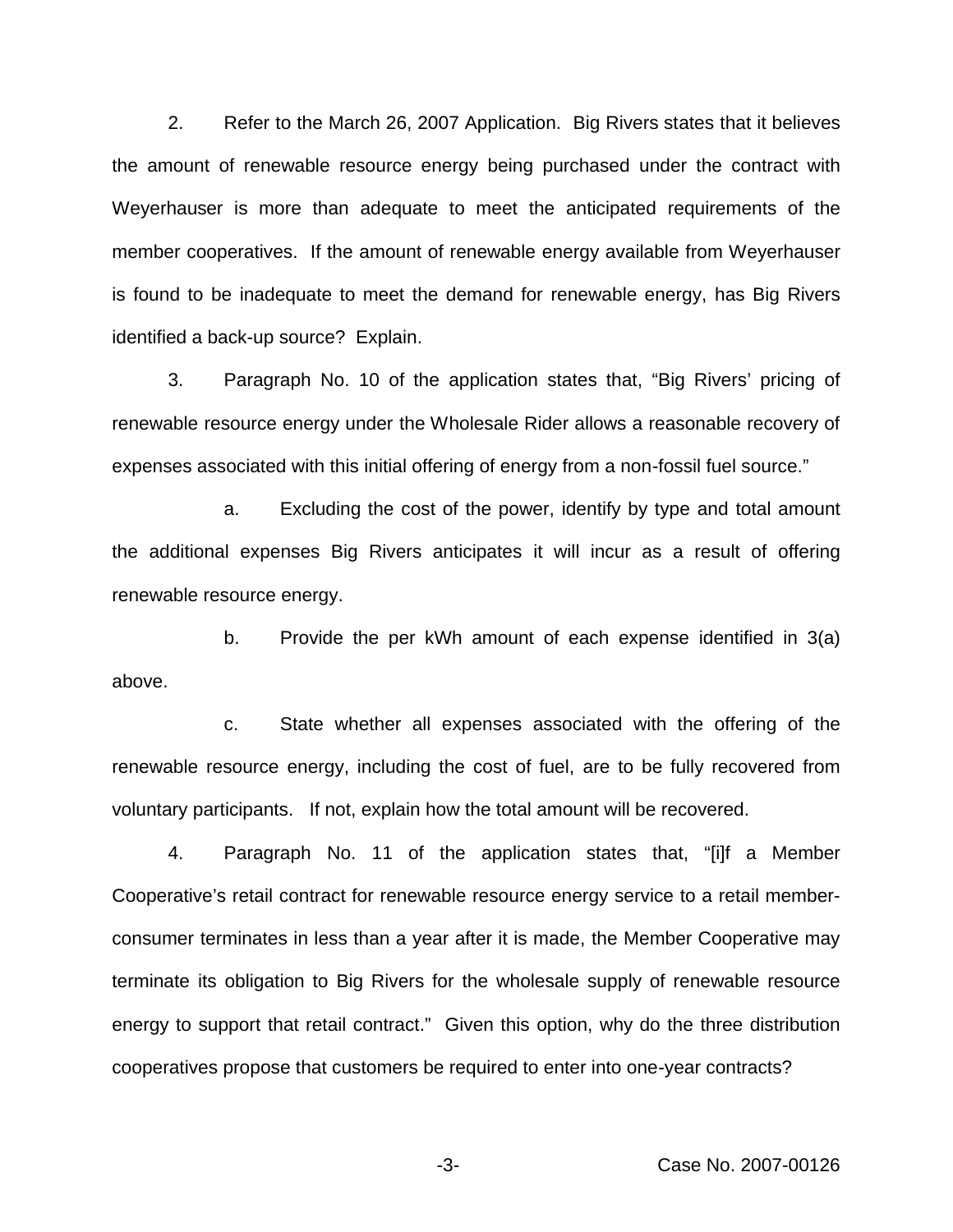5. Refer to Exhibit G of the Application. Jackson Purchase proposes tariff language stating that the amount of kWh contracted for will be the minimum amount of kWh for which the customer will be billed. It also states that for shorter billing periods, such as for termination of service or a final bill of service, the full contracted amount of kWh will be billed.

a. Why is this language not included in the proposed tariff pages for Kenergy and Meade County ?

b. Why is this language not included in the customer contract?

6. In Exhibit K of the application, Kenergy provides sample bills that include billing for the renewable resource energy.

a. Explain why the charge is referred to as a "Renewable Energy Adjustment" rather than a "Renewable Energy Charge."

b. Explain why Jackson Purchase and Meade County did not include sample bills showing billing for the renewable resource energy. Provide sample bills showing the billing for the renewable resource energy. If the charge for the renewable resource energy is not a separate line item on the Jackson Purchase and Meade County bills, explain why not.

7. Meade County states, on page 10, paragraph No. 31 of the application, that, "[t]he rider is applicable to all rate schedules with the exception of lighting schedules" and provides, in Exhibit Q, a list of the rates affected by the renewable resource energy rider. However, Meade County's proposed tariff pages filed in Exhibit O indicate that, in addition to those listed in Exhibit Q, the rider is applicable to Rate Schedules 5 and 6, which are lighting schedules, and to Schedule 13, which is the rate